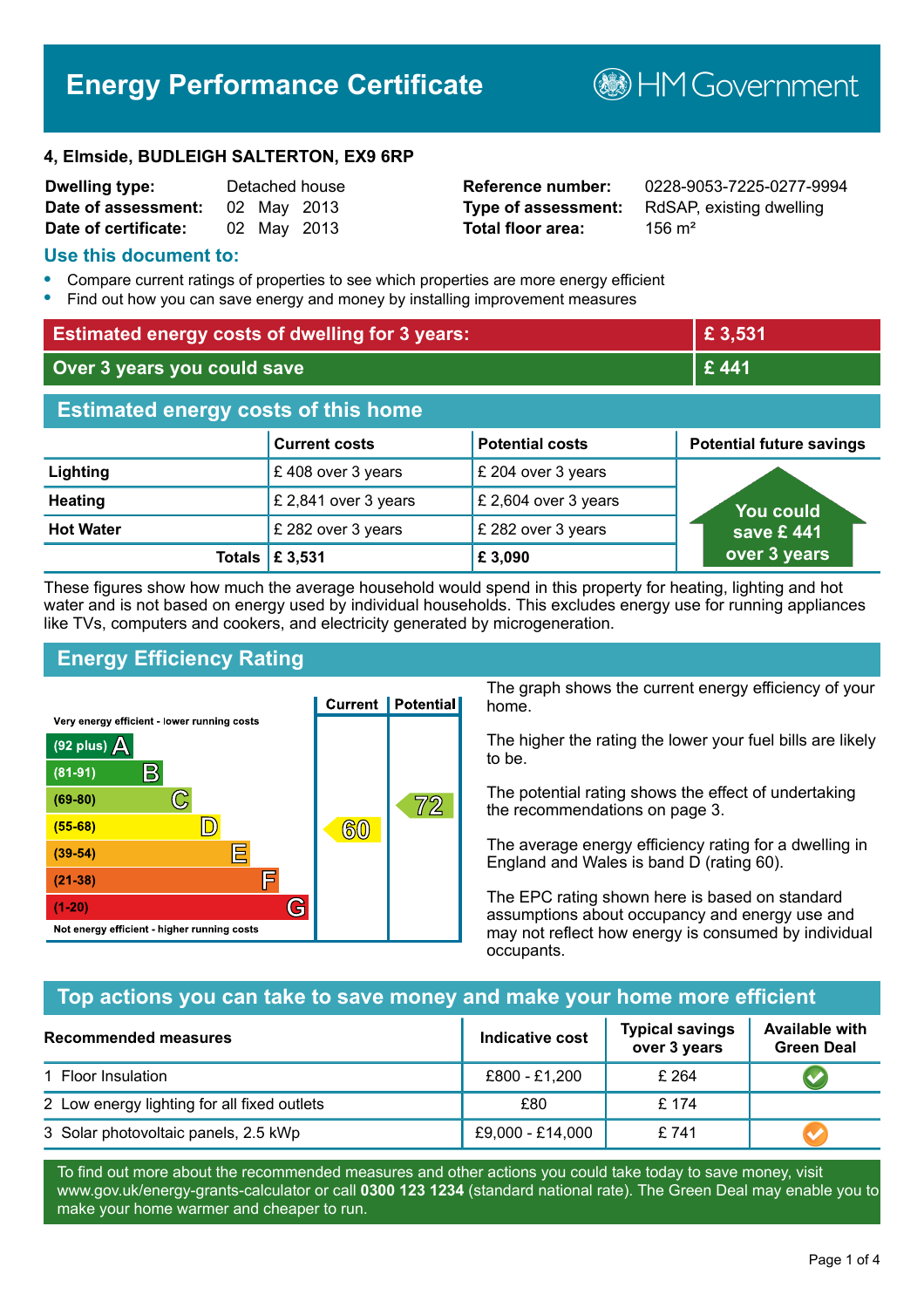## **Summary of this home's energy performance related features**

| <b>Element</b>        | <b>Description</b>                   | <b>Energy Efficiency</b> |
|-----------------------|--------------------------------------|--------------------------|
| Walls                 | Cavity wall, filled cavity           | ★★★★☆                    |
| Roof                  | Pitched, 250 mm loft insulation      | ★★★★☆                    |
| Floor                 | Solid, no insulation (assumed)       |                          |
| Windows               | Fully double glazed                  | ★★★☆☆                    |
| Main heating          | Boiler and radiators, mains gas      | ★★★★☆                    |
| Main heating controls | Programmer, room thermostat and trvs | ★★★★☆                    |
| Secondary heating     | Room heaters, mains gas              |                          |
| Hot water             | From main system                     | ★★★★☆                    |
| Lighting              | No low energy lighting               | *****                    |

Current primary energy use per square metre of floor area: 192 kWh/m² per year

The assessment does not take into consideration the physical condition of any element. 'Assumed' means that the insulation could not be inspected and an assumption has been made in the methodology based on age and type of construction.

#### **Low and zero carbon energy sources**

Low and zero carbon energy sources are sources of energy that release either very little or no carbon dioxide into the atmosphere when they are used. Installing these sources may help reduce energy bills as well as cutting carbon. There are none provided for this home.

## **Your home's heat demand**

For most homes, the vast majority of energy costs derive from heating the home. Where applicable, this table shows the energy that could be saved in this property by insulating the loft and walls, based on typical energy use (shown within brackets as it is a reduction in energy use).

| <b>Heat demand</b>           | <b>Existing dwelling</b> | Impact of loft<br>insulation | <b>Impact of cavity</b><br>wall insulation | Impact of solid<br>wall insulation |
|------------------------------|--------------------------|------------------------------|--------------------------------------------|------------------------------------|
| Space heating (kWh per year) | 15.431                   | N/A                          | N/A                                        | N/A                                |
| Water heating (kWh per year) | 2,327                    |                              |                                            |                                    |

You could receive Renewable Heat Incentive (RHI) payments and help reduce carbon emissions by replacing your existing heating system with one that generates renewable heat, subject to meeting minimum energy efficiency requirements. The estimated energy required for space and water heating will form the basis of the payments. For more information, search for the domestic RHI on the www.gov.uk website.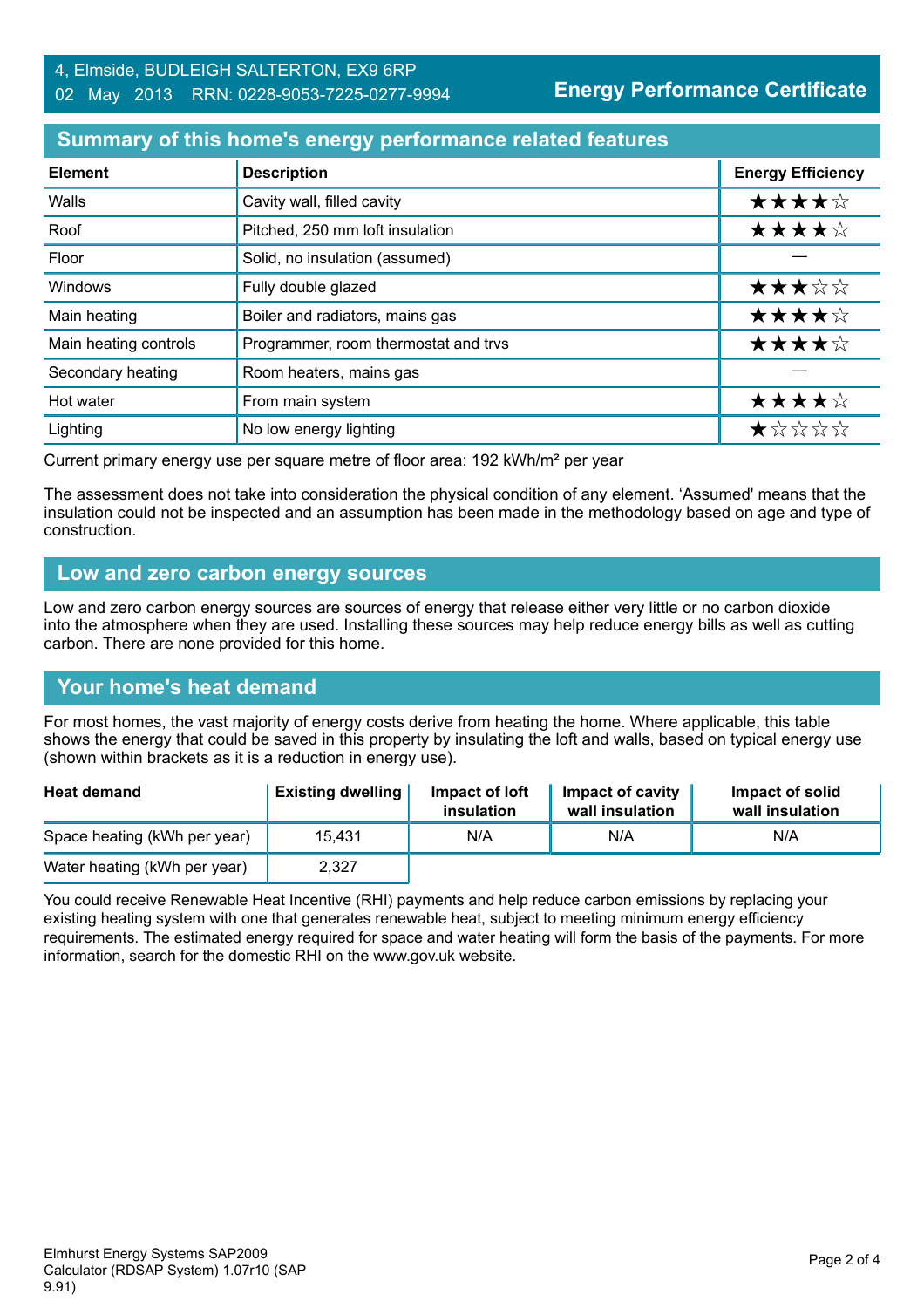## 4, Elmside, BUDLEIGH SALTERTON, EX9 6RP 02 May 2013 RRN: 0228-9053-7225-0277-9994

## **Recommendations**

The measures below will improve the energy performance of your dwelling. The performance ratings after improvements listed below are cumulative; that is, they assume the improvements have been installed in the order that they appear in the table. Further information about the recommended measures and other simple actions you could take today to save money is available at www.gov.uk/energy-grants-calculator. Before installing measures, you should make sure you have secured the appropriate permissions, where necessary. Such permissions might include permission from your landlord (if you are a tenant) or approval under Building Regulations for certain types of work.

Measures with a green tick  $\bullet$  may be supported through the Green Deal finance. If you want to take up measures with an orange tick **th** through Green Deal finance, be aware you may need to contribute some payment up-front.

| <b>Recommended measures</b>               | Indicative cost  | <b>Typical savings</b><br>per year | <b>Rating after</b><br><b>improvement</b> | <b>Green Deal</b><br>finance |
|-------------------------------------------|------------------|------------------------------------|-------------------------------------------|------------------------------|
| Floor Insulation                          | £800 - £1,200    | £88                                | <b>D63</b>                                | $\blacktriangledown$         |
| Low energy lighting for all fixed outlets | £80              | £ 58                               | <b>D65</b>                                |                              |
| Solar photovoltaic panels, 2.5 kWp        | £9,000 - £14,000 | £ 247                              | C72                                       | $\blacktriangledown$         |

## **Opportunity to benefit from a Green Deal on this property**

Green Deal Finance allows you to pay for some of the cost of your improvements in instalments under a Green Deal Plan (note that this is a credit agreement, but with instalments being added to the electricity bill for the property). The availability of a Green Deal Plan will depend upon your financial circumstances. There is a limit to how much Green Deal Finance can be used, which is determined by how much energy the improvements are estimated to **save** for a 'typical household'.

You may be able to obtain support towards repairs or replacements of heating systems and/or basic insulation measures, if you are in receipt of qualifying benefits or tax credits. To learn more about this scheme and the rules about eligibility, call the Energy Saving Advice Service on **0300 123 1234** for England and Wales.